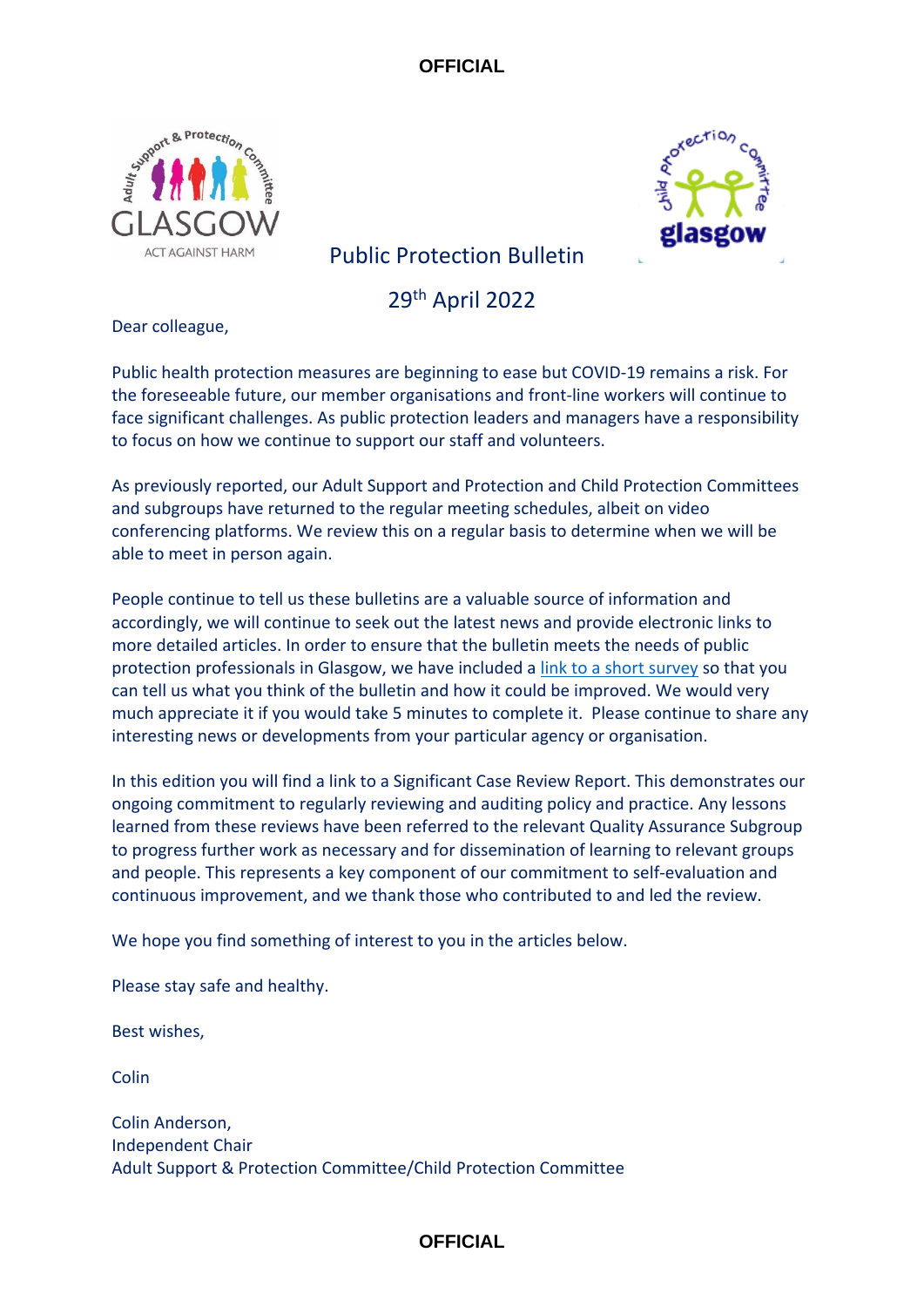## **Glasgow Public Protection Committees**

### [Significant Case Review in Respect of Adult A](https://www.glasgowadultprotection.org.uk/CHttpHandler.ashx?id=56931&p=0)

Significant Case Reviews (now Learning Reviews) are used to learn from what has happened when a child or adult at risk of harm has died or been significantly harmed in order to improve systems and practice, and provide better protection in the future.

This case was referred to the Adult Support and Protection Committee following the death of Adult A, who was in hospital recovering from injuries sustained whilst receiving 24-hour care, purchased for her by Glasgow City Health and Social Care Partnership (HSCP).

#### [Glasgow Public Protection Committees Bulletin Survey](https://www.smartsurvey.co.uk/s/C6WBPK/)

To ensure that the bulletin continues to meet the needs of public protection professionals in Glasgow, we have designed a short survey so that you can tell us what you think of the bulletin and how it could be improved. We would very much appreciate it if you would take 5 minutes to complete it.

## **COVID – 19**

[COVID-19: Evolving Challenges and Opportunities for Residential and Vocational Intellectual](https://onlinelibrary.wiley.com/doi/full/10.1111/jppi.12414)  [Disability Service Providers](https://onlinelibrary.wiley.com/doi/full/10.1111/jppi.12414)

A review that aimed to identify the opportunities and impacts on service providers for people with intellectual disability during the COVID-19 pandemic.

## **Children, Young People & Education**

#### [The Relationship Between Poverty and Child Abuse and Neglect: New Evidence](https://research.hud.ac.uk/institutes-centres/cacs/projects/the-relationship-between-poverty-and-child-abuse/)

This project adds to the work of the Child Welfare Inequalities Project with a critical review of new evidence about the relationship between poverty and child abuse and neglect published between 2016 and 2021. It updates a previous review published by the Joseph Rowntree Foundation.

Underlying social and economic inequalities in developed economies have continued to widen. In England this has been accompanied by record levels of children in out-of-home care, with more than one child in 60 being investigated for abuse or neglect every year.

#### [Keeping the Promise Implementation Plan](https://www.gov.scot/publications/keeping-promise-implementation-plan/pages/2/)

The Scottish Government has published The Promise Implementation Plan which sets out their actions and commitments to Keep the Promise for care experienced children, young people and their families.

#### [Tackling Child Poverty Delivery Plan](https://www.gov.scot/publications/best-start-bright-futures-tackling-child-poverty-delivery-plan-2022-26/)

The Scottish Government has published the Tackling Child Poverty Delivery Plan 2022-26 (Best Start, Bright Futures), announcing a range of new measures including an increase to the Scottish Child Payment by the end of this year.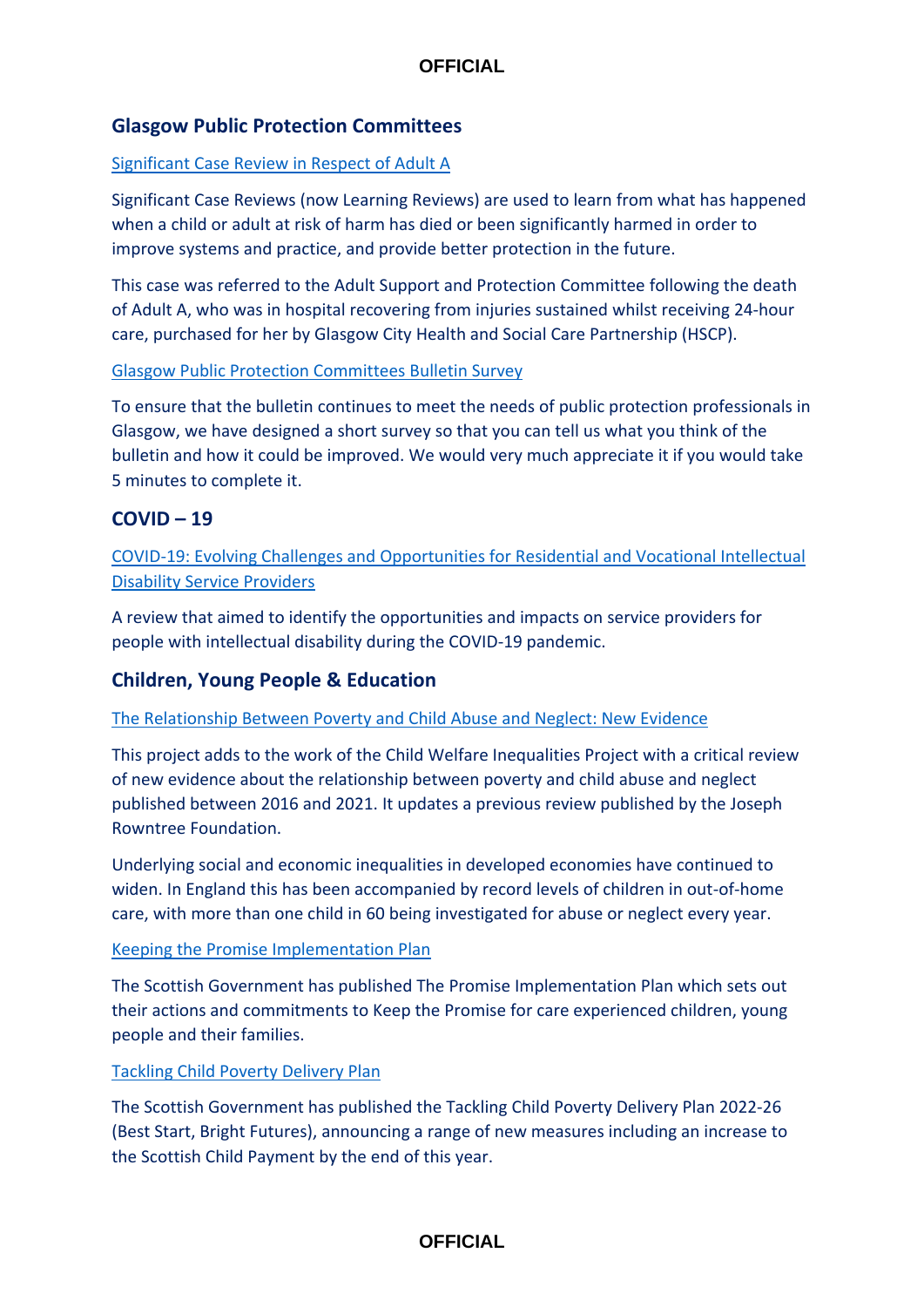### [Born into care in Scotland: circumstances, recurrence and pathways](https://www.gov.scot/publications/born-care-scotland-circumstances-recurrence-pathways/)

The report was commissioned as it is important to understand more about the circumstances in which removal of babies shortly after birth takes place in Scotland, and the work undertaken with parents to prevent separation where possible, and the children's pathways and permanence outcomes.

## [Improving the chances of successful reunification for children who return home from care:](https://whatworks-csc.org.uk/research-report/improving-the-chances-of-successful-reunification-for-children-who-return-home-from-care-a-rapid-evidence-review/)  [Rapid Review](https://whatworks-csc.org.uk/research-report/improving-the-chances-of-successful-reunification-for-children-who-return-home-from-care-a-rapid-evidence-review/)

To understand which services and interventions are successful in reuniting children who return home from care, we ran a rapid review into the existing evidence in this area. The review, published earlier this month, also aimed to identify the types of support included in these interventions to increase the chance of success.

## [Exploring Populations View on Thresholds and Reasons for Child Protection Intervention](https://www.tandfonline.com/doi/full/10.1080/13691457.2021.1995706) – [Comparing England, Norway, Poland and Romania](https://www.tandfonline.com/doi/full/10.1080/13691457.2021.1995706)

A study that examined citizens' views on restricting parental freedom to protect children's rights in England, Norway, Poland and Romania, and whether there are differences in popular views in these four countries.

### [Quality framework for daycare of children, childminding and school-aged childcare](https://www.careinspectorate.com/images/documents/6578/Quality%20framework%20for%20early%20learning%20and%20childcare%202022%20-%20final.pdf)

The Care Inspectorate has produced guidance on care for those working with children in daycare, childminding and school settings in Scotland. It gives information on protecting children, including how to make sure children feel safe and what staff should follow to accomplish this.

#### [Stirling University report raises concern over separated siblings](https://www.heraldscotland.com/news/homenews/20065882.stirling-university-report-raises-concern-separated-siblings/)

Research involving Stirling University found that only one in five infants taken into care in Scotland is placed with siblings despite the preference to keep them together.

## [New data shows Scotland has worrying trend of child abuse and neglect](https://tfn.scot/news/new-data-shows-scotland-has-worrying-trend-of-child-abuse-and-neglect?utm_medium=email&utm_campaign=Weekly%20Third%20Force%20News%20-%20families-and-young-people&utm_content=Weekly%20Third%20Force%20News%20-%20families-and-young-people+CID_0e2cb39d6c18b968c3f31dbd5f1b5bae&utm_source=tfn&utm_term=New%20data%20shows%20Scotland%20has%20worrying%20trend%20of%20child%20abuse%20and%20neglect)

NSPCC Scotland has today released research that paints a worrying picture of the abuse and neglect faced by children. In 2021/22, the NSPCC's Helpline for adults made 897 referrals about abuse and neglect to agencies in Scotland – an average of two a day. The most common reason for the charity's practitioners to escalate their concerns in Scotland was neglect, with 272 referrals being made for this concern.

#### [Kinship Care protocol](https://socialworkscotland.org/guidance/kinship-care-protocol/)

Social Work Scotland guidance covering the management of kinship care where multiple local authorities are involved. It does not extend into matters such as the age of the child at which support for kinship carers stops, the nature of support provided or rates of financial support.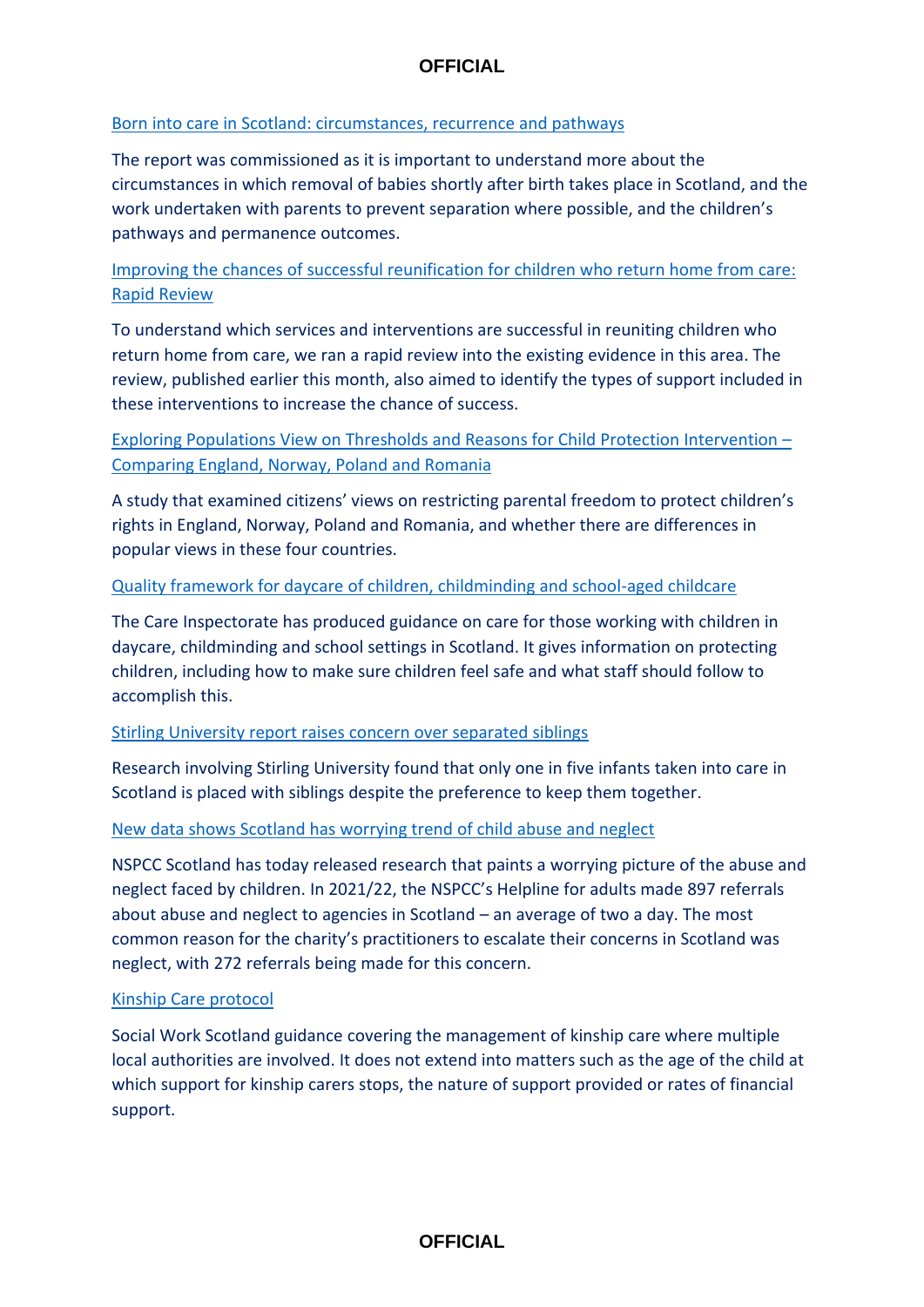## **Mental Health**

### [Mental Health Awareness Week 9-15 May 2022](https://www.mentalhealth.org.uk/campaigns/mental-health-awareness-week?bbeml=tp-EbFsTopOv0SfkgIhAgzciA.jo5f5-BGaqka38UYlIOdzHg.rSnYdZaYJKEal7EaxuA4Taw.l4VkZr4A-iUGYtPB0ybAETQ)

An annual event when there is an opportunity for the whole of the UK to focus on achieving good mental health. Loneliness is affecting more and more of us in the UK and has had a huge impact on our physical and mental health during the pandemic. This year the Mental Health Foundation will be raising awareness of the impact of loneliness on our mental wellbeing and the practical steps we can take to address it.

### [Mental Health Indicators](https://www.careknowledge.com/curated/2022/mar/mental-health-indicators?y=NEVP83Z7PJSYDUEWMU8MLQXQKGHR7S87HD4YJU375TZYGDJ53LW7JY52EJ9BXZFU&z=DWWVVYQJ4DVXA&e=Z97RRSY7ZQ3U7X44CR8WF9BY82&utm_source=https%3a%2f%2fnews.pavpub.com%2folmgroup_prolz%2f&utm_medium=email&utm_campaign=CK+Friday+25th+March+Scotland&utm_term=A+guide+to+creativity+in+social+work%2c+and+much+more&utm_content=420486&gator_td=e%2buApRoZg42TzGxiugSgwfhn7SxVdIzsWTOGm3UKPaO0ecX8w6KVhN1Xb6M8QXF7SjLHrLL1HT8fQp2mjt2qDTtzOVHAy9%2bOPVRr1l9FXXnN4nQdhUu%2fUW0w9wh%2fR9%2bo1P%2fziYWf7K18g99CEVBVJuog7kehqFX%2b%2bB4XfKTv3kQ%3d)

Public Health Scotland has developed two sets of mental health indicators, one set for adults and one for children and young people. These are designed to inform and guide action to improve population mental health in Scotland, at local and national level.

### [Prevalence of Adult Sexual Abuse in Men with Mental Illness](https://www.cambridge.org/core/journals/bjpsych-open/article/prevalence-of-adult-sexual-abuse-in-men-with-mental-illness-bayesian-metaanalysis/1E561E9F60A68D91282AE2DBD814E3AB)

A study that aimed to estimate the prevalence of recent (past year) sexual abuse and adulthood sexual abuse perpetrated by any perpetrator, as well as sexual abuse by intimate partners in males diagnosed with a mental illness.

## **Disability**

[Disabled access worsens across the UK during pandemic, new study warns](https://tfn.scot/news/disabled-access-worsens-across-the-uk-during-pandemic-new-study-warns?utm_medium=email&utm_campaign=TFN%20digest%20Tuesday%2029%20March&utm_content=TFN%20digest%20Tuesday%2029%20March+CID_e51ad7832066e8c721a85c182f274b3e&utm_source=tfn&utm_term=Disabled%20access%20worsens%20across%20the%20UK%20during%20pandemic%20new%20study%20warns)

Research for Euan's Guide found disabled people believe they have been disadvantaged as the pandemic continues.

#### [Disabled people hit hard by rising energy bills](https://www.bbc.co.uk/news/uk-scotland-61190980)

Rising energy prices will affect everyone, but disabled people and unpaid carers have told BBC Scotland they face additional struggles.

#### [Thousands of disabled people left in unsuitable housing](https://theferret.scot/thousands-disabled-people-left-unsuitable-housing/)

The Ferret reports that thousands of disabled Scots have been unsuccessful in applying for local authority funding to allow them to adapt their homes so they can be safely independent.

#### [Scottish Government Position Paper Disability Assistance: Adult Disability Payment](https://www.gov.scot/publications/adult-disability-paper-policy-position-paper/)

Information on Adult Disability Payment, the Scottish replacement for Personal Independence Payment

## **Autism, ADHD & Learning Difficulties**

## [Scottish Learning Disability Week 2022](https://www.scld.org.uk/scottish-learning-disability-week-2022/)

Will take place from Monday 2nd – Sunday 8th May. This year's theme is 'We all have human rights!' Join the Scottish Commission for People with Learning Disabilities (SCLD) this Scottish Learning Disability Week to raise awareness of the importance of recognising and realising the human rights people with learning disabilities.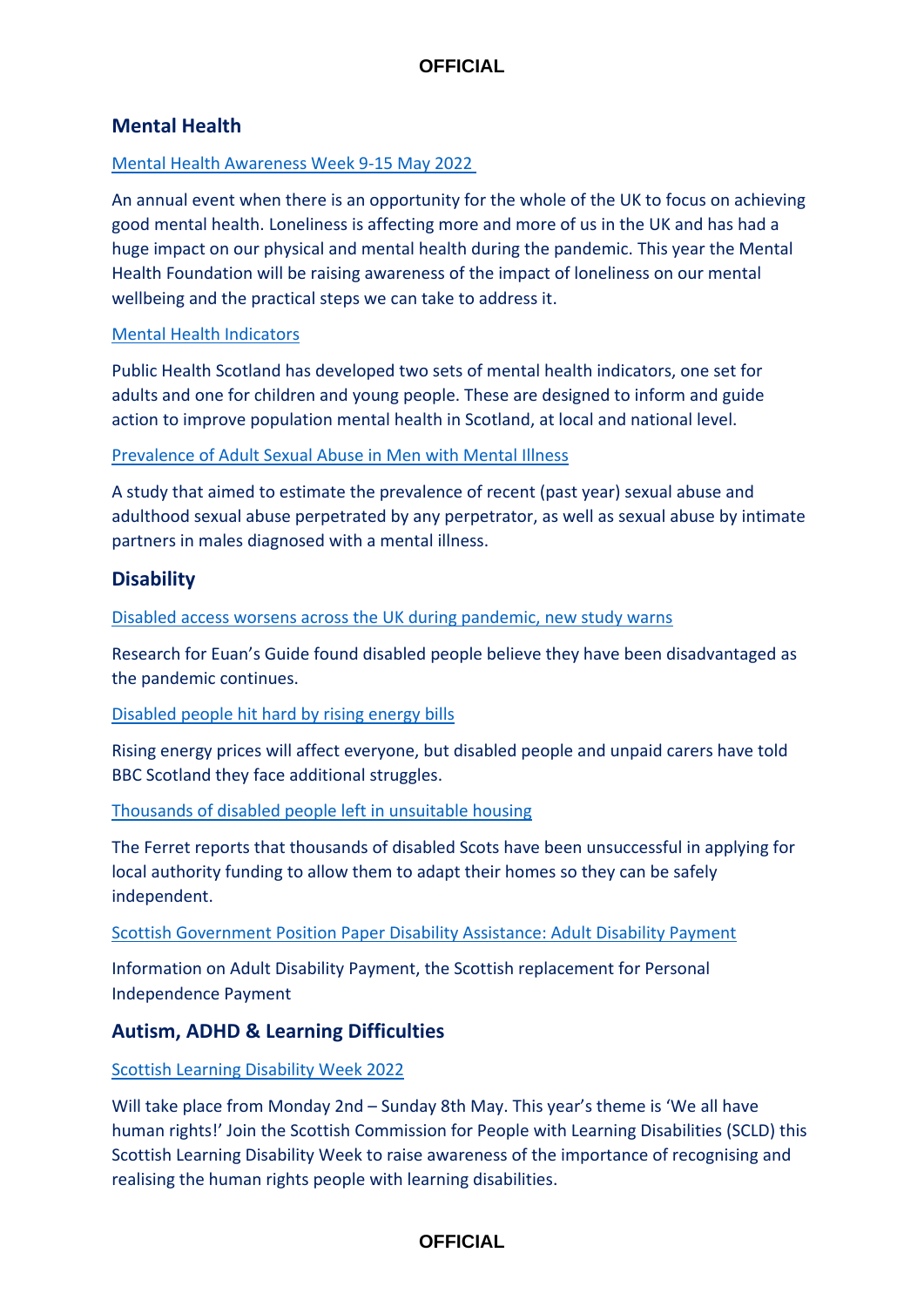# [Policy Position on Accommodation-based Care and Support for Adults with Learning](https://www.careinspectorate.com/images/documents/6603/Policy%20Position%20on%20Accommodation-based%20Care%20and%20Support%20for%20Adults%20with%20Learning%20Disabilities%20and-or%20Autistic%20Adults.pdf?utm_medium=email&utm_source=govdelivery)  [Disabilities and/or Autistic Adults](https://www.careinspectorate.com/images/documents/6603/Policy%20Position%20on%20Accommodation-based%20Care%20and%20Support%20for%20Adults%20with%20Learning%20Disabilities%20and-or%20Autistic%20Adults.pdf?utm_medium=email&utm_source=govdelivery)

The Care Inspectorate have published a Policy Position on Accommodation-based Care and Support for Adults with Learning Disabilities and/or Autistic Adults. The purpose of this document is to deliver a formal policy position in relation to registration, and variation of existing conditions, for services for adults with learning disabilities and/or autistic adults where support is linked to accommodation.

## Supporting Each Other Equals Power! – [a new peer support model for people with learning](https://www.scie.org.uk/co-production/seoep/webinar20220315)  [difficulties](https://www.scie.org.uk/co-production/seoep/webinar20220315)

Hear about how people with learning difficulties used co-production to deliver support for other people with learning difficulties. And hear how important that support was during the COVID-19 pandemic.

# **Older People & Dementia**

## [Update to quality framework for care homes for adults and older people](https://www.careinspectorate.com/images/documents/6653/Quality%20framework%20for%20care%20homes%20for%20adults%20and%20older%20people%20APRIL%202022.pdf?utm_medium=email&utm_source=govdelivery)

The Scottish Government has created two additional Health and Social Care Standards that are focused on connection for people. These are specific for care homes for adults and older people and are designed to support people who experience care to stay connected with people who are important to them, even when an outbreak means that routine visiting may be restricted. The new standards also enable people to be supported and cared for by people who are important to them if they choose.

## [Scottish Government Consultation: Health and Social Care Strategy for Older People](https://www.gov.scot/publications/consultation-health-social-care-strategy-older-people/pages/6/)

This strategy will build on the work which has already been undertaken across Scotland to deliver integrated, person centred health and social care for older people, address gaps, and develop any new priorities from emerging areas of work from, for example, the impact of Coronavirus. This consultation forms part of the engagement to develop the new health and social care strategy for older people. Consultation is open until 19 June 2022.

## **Carers**

## Care Inspectorate – [Unpaid Carer Inquiry](https://www.careinspectorate.com/index.php/news/6638-care-inspectorate-unpaid-carer-inquiry?utm_medium=email&utm_source=govdelivery)

It is estimated that before the Covid-19 pandemic there were around 700,000 to 800,000 unpaid carers in Scotland. Recent polls suggest this may now have risen to over a million. Unpaid carers are a vital part of the health and social care system, however caring responsibilities affect many carers' mental and physical health. The Care Inspectorate is carrying out a national inquiry into adult unpaid carers experiences of social work and social care.

The [survey](https://www.smartsurvey.co.uk/s/Carer_Survey/) will be open until Friday 3 June and covers all adults who care and need care but not children and young carers. It takes no more than 15 minutes to complete.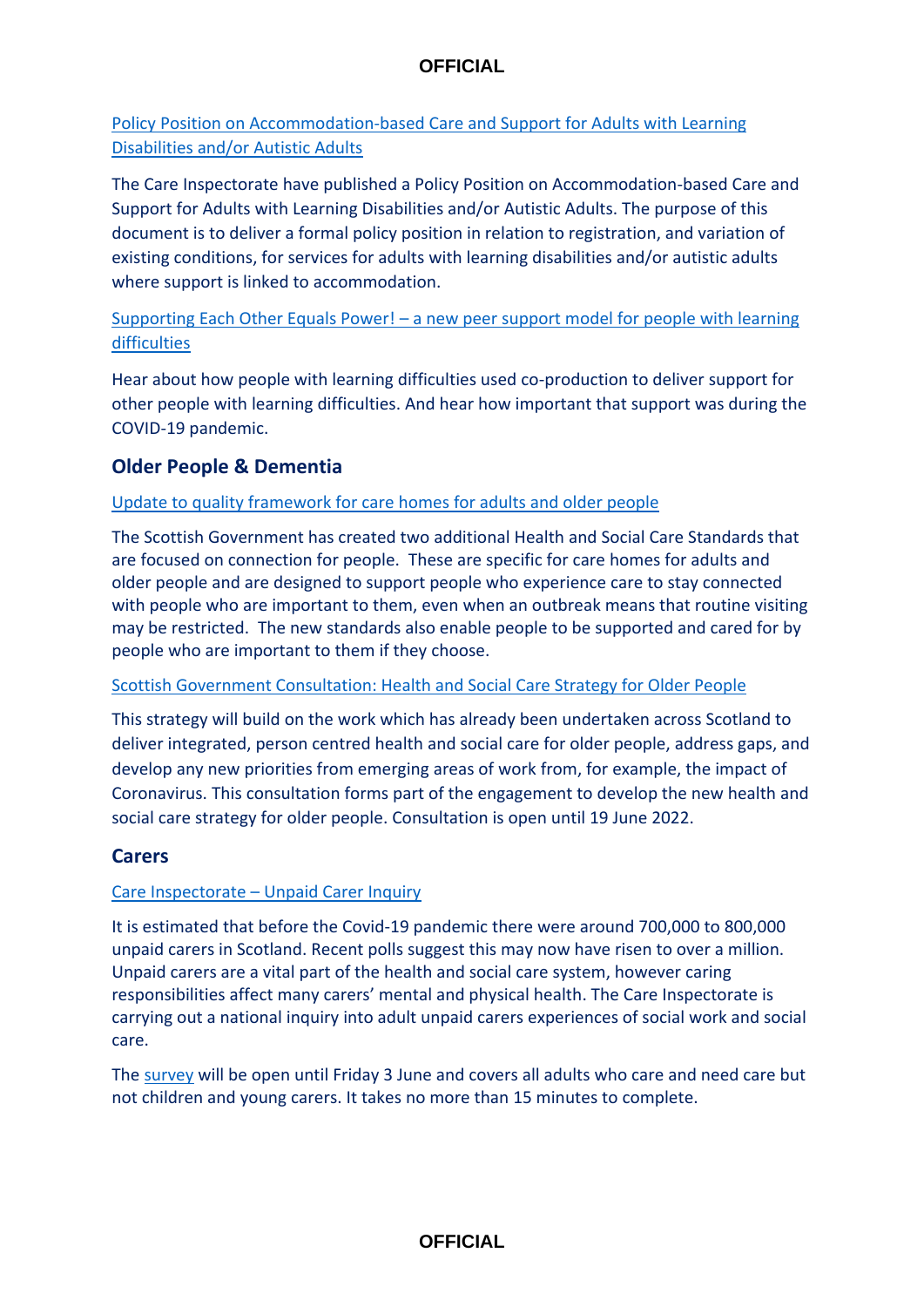## [It's Harder Than Anyone Understands](https://carers.org/news-and-media/news/post/175-its-harder-than-anyone-understands-and-i-feel-like-iam-drowning)

A Carers Trust report on the experiences and thoughts of young carers and young adult carers.

[Quick guide: Supporting people who provide unpaid care for adults with health or social](https://www.scie.org.uk/carers/supporting-carers/quick-guide?utm_campaign=13147059_SCIELine%2020%20April%202022&utm_medium=email&utm_source=SOCIAL%20CARE%20INSTITUTE%20FOR%20EXCELLENCE%20&utm_sfid=&utm_role=&dm_i=4O5,7TSC3,8HIRMU,VXYUD,1)  [care needs](https://www.scie.org.uk/carers/supporting-carers/quick-guide?utm_campaign=13147059_SCIELine%2020%20April%202022&utm_medium=email&utm_source=SOCIAL%20CARE%20INSTITUTE%20FOR%20EXCELLENCE%20&utm_sfid=&utm_role=&dm_i=4O5,7TSC3,8HIRMU,VXYUD,1)

A new SCIE and NICE (National Institute for Health and Care Excellence) quick guide for social care practitioners. Read the guide or use the interactive web resource.

## **Housing & Homelessness**

### [People at risk of homelessness need help earlier](https://www.cas.org.uk/news/people-risk-homelessness-need-help-earlier)

People threatened with homelessness should be able to get help earlier, up to six months before they are forced from their home, new analysis from Citizens Advice Scotland and homelessness charity Crisis has found.

## **Substance Use & Addictions**

### [Pharmacists reassess role in preventing drug deaths](https://healthandcare.scot/default.asp?page=story&story=3060)

The former chair of Scotland's Drug Death Taskforce is to lead a new pharmacy group looking at how the profession can reduce drug-related harms and deaths in Scotland.

## **Equality & Poverty**

### [Health poverty hits children halfway through pregnancy](https://healthandcare.scot/default.asp?page=story&story=3067)

University of Aberdeen researchers have shown health inequalities are impacting children earlier than previously detected, linking lower household income to smaller than average foetuses as early as 20 weeks into pregnancy.

#### [Podcast: Poverty and inequality](https://www.scottishhousingnews.com/articles/podcast-poverty-and-inequality-with-aaron-hill-and-kirsty-mckechnie)

Jimmy Black and Kieran Findlay are joined by Kirsty McKechnie, early warning system project manager at the Child Poverty Action Group in Scotland, and Aaron Hill, director of membership and policy at the Scottish Federation of Housing Associations, for a fascinating discussion on poverty and inequality where they find much to agree on about the links between housing and social security.

#### [Improving the evidence on ethnic health disparities](https://blog.ons.gov.uk/2022/04/13/improving-the-evidence-on-ethnic-health-disparities/)

There is significant public and government interest in addressing health inequalities, and attention has only increased since evidence has shown an increased risk of death from COVID-19 among most ethnic minority groups. Rose Drummond explains how the ONS is working with Wellcome and the Race Equality Foundation to improve estimates of ethnic health disparities in England.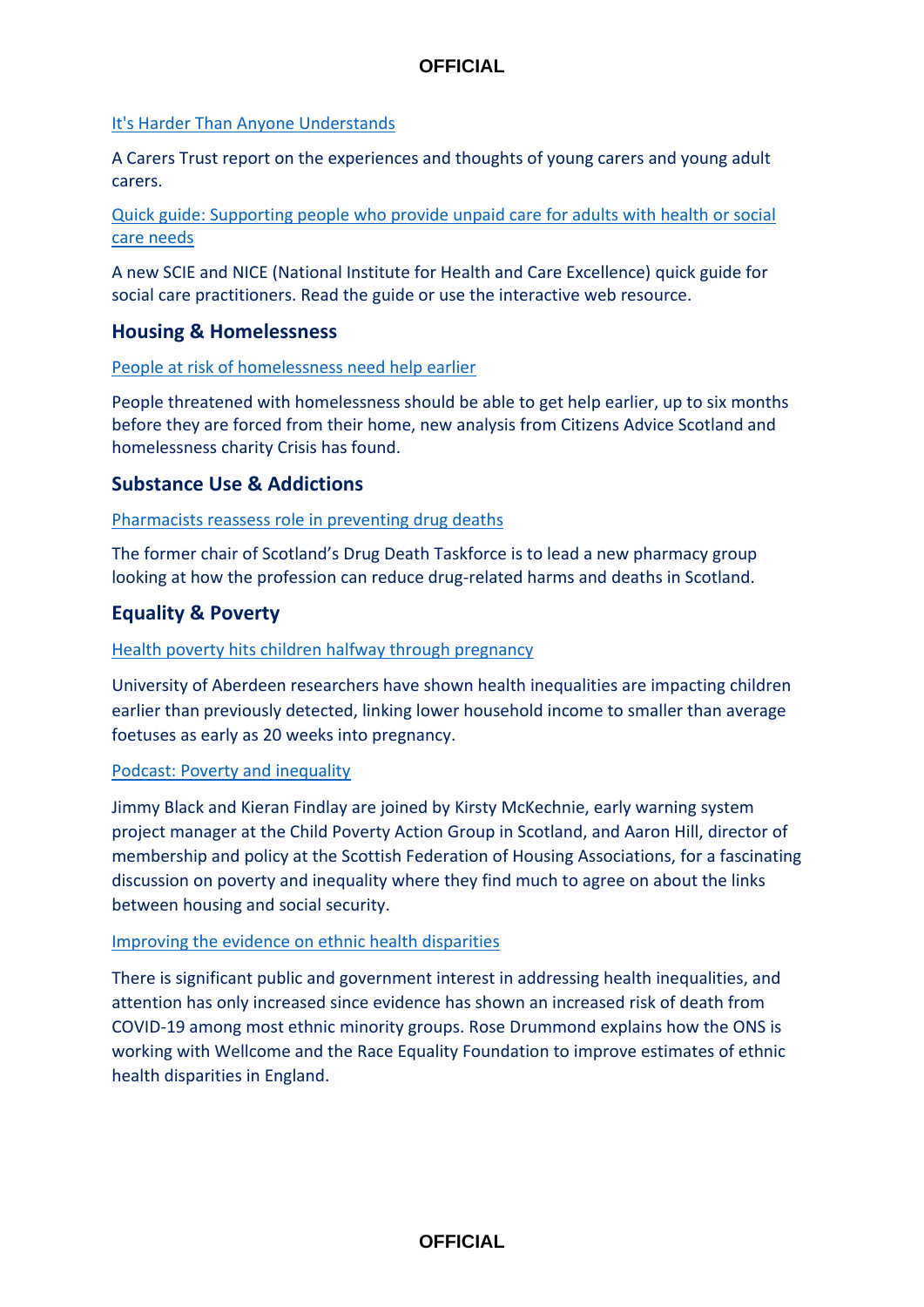## **Gender Based Violence**

#### [Panorama Beyond Reasonable Doubt: Britain's Rape Crisis](https://www.bbc.co.uk/iplayer/episode/m0015pmk/panorama-beyond-reasonable-doubt-britains-rape-crisis)

BBC Panorama has released a new episode that investigates why only one per cent of reported rapes in England and Wales result in a conviction. It follows two child victims of rape who are now adults, and explores the difficulties they face on their journey through the criminal justice system.

#### [Reflecting on Legal Responses to Intimate Partner Femicide in Scotland](http://eprints.gla.ac.uk/257421/5/257421.pdf)

An article that considers the legal responses to intimate partner femicide in Scotland, based on an analysis of 57 cases.

#### [Falling Between the Cracks](https://strathprints.strath.ac.uk/78721/)

An exploration of the contradictions in approaches to protecting girls and women from female genital mutilation in Scotland.

## **Refugees, Asylum, Trafficking and Immigration**

#### [Emergency foster care placements in response to the Ukraine crisis](https://www.careinspectorate.com/images/documents/mar22/CI_response_to_Foster_Placements_as_a_result_of_Ukraine_crisis.pdf)

The Care Inspectorate has published a statement on its position on the need to augment the number of emergency foster care placements in response to the Ukraine crisis.

#### [People Arriving from Ukraine -](https://www.gov.scot/publications/people-arriving-from-ukraine-risk-and-need-public-protection-guidance/documents/) Risk and Need

Public protection guidance for all practitioners involved in safeguarding of children and adults who are arriving in Scotland from Ukraine to identify and respond to risk and need.

## **Crime, Justice & Prisons**

#### [Police Scotland's Use of Body Worn Video: Public Consultation Feedback](https://consult.scotland.police.uk/strategy-insight-and-innovation/police-scotlands-use-of-body-worn-video-public-con/)

Police Scotland have published an update on the consultation process around officers wearing Body Worn Cameras - reporting positive public support for this proposal.

#### [Supporting Offenders with Learning Disabilities](https://soldnetwork.org.uk/)

SOLD is a national network committed to improving support for people who have difficulty with communication and understanding, and are at risk of, accused, or convicted of committing a crime. This includes people with learning disabilities, autism, foetal alcohol spectrum disorder, acquired brain injury, or other cognitive or neurological impairment.

#### [Prisons, Prison Officers and Prisoners' Families](https://www.sccjr.ac.uk/publications/prisons-prison-officers-and-prisoners-families-full-report/)

This research aimed to understand the importance of families of prisoners, their experiences, and the impact a member's imprisonment can have on families.

### [Lawyers boycott domestic abuse cases in legal aid dispute](https://www.bbc.co.uk/news/uk-scotland-61207336)

Defence lawyers across Scotland are to boycott hundreds of cases brought under groundbreaking legislation against domestic abuse. The move marks an escalation in their longrunning dispute with the Scottish government over legal aid fees.